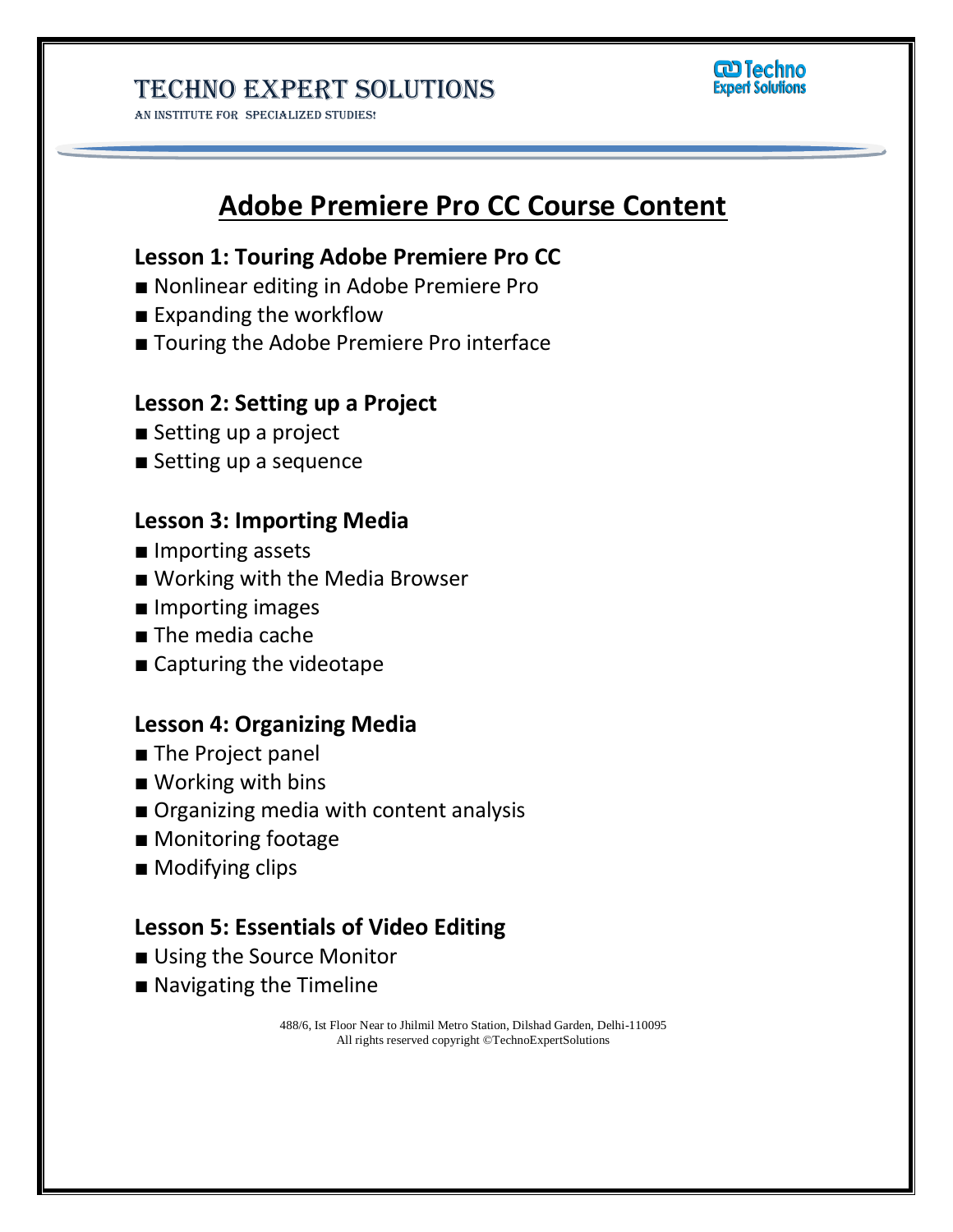AN INSTITUTE FOR SPECIALIZED STUDIES!



■ Essential editing commands

## **Lesson 6: Working with Clips and Markers**

- Program Monitor controls
- Controlling resolution
- Using markers
- Using Sync Lock and Track Lock
- Finding gaps in the Timeline
- Moving clips
- Extracting and deleting segments

## **Lesson 7: Adding Transitions**

- What are transitions?
- Edit points and handles
- Adding video transitions
- Using A/B mode to fine-tune a transition
- Adding audio transitions

## **Lesson 8: Advanced Editing Techniques**

- **■** Four-point editing
- Retiming clips
- Replacing clips and footage
- Nesting sequences
- Regular trimming
- Advanced trimming
- Trimming in the Program Monitor panel

## **Lesson 9: Putting Clips in Motion**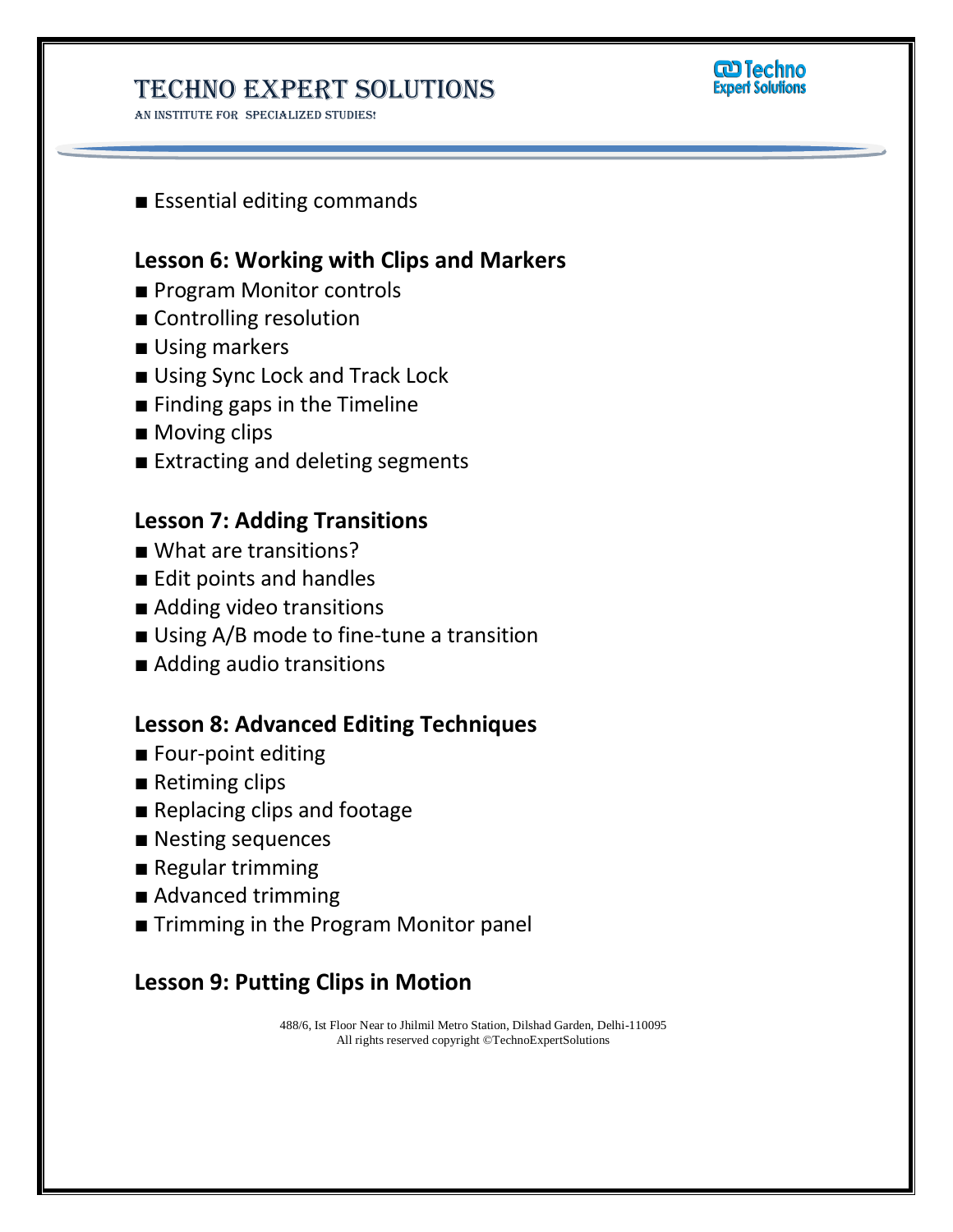AN INSTITUTE FOR SPECIALIZED STUDIES!



- Adjusting the Motion effect
- Changing clip position, size, and rotation
- Working with keyframe interpolation
- Using other motion-related effects

### **Lesson 10: Multi-camera Editing**

- The multi-camera process
- Creating a multi-camera sequence
- Switching multiple cameras
- Finalizing multi-camera editing
- Additional multi-camera editing tips

## **Lesson 11: Editing and Mixing Audio**

- Setting up the interface to work with audio
- Examining audio characteristics
- Adjusting audio volume
- Adjusting audio gain
- Normalizing audio
- Creating a split edit
- Adjusting audio levels in a sequence
- Working with the Audio Mixer

#### **Lesson 12: Sweetening Sound**

- Sweetening sound with audio effects
- Adjusting EQ
- Applying effects in the Audio Mixer
- Cleaning up noisy audio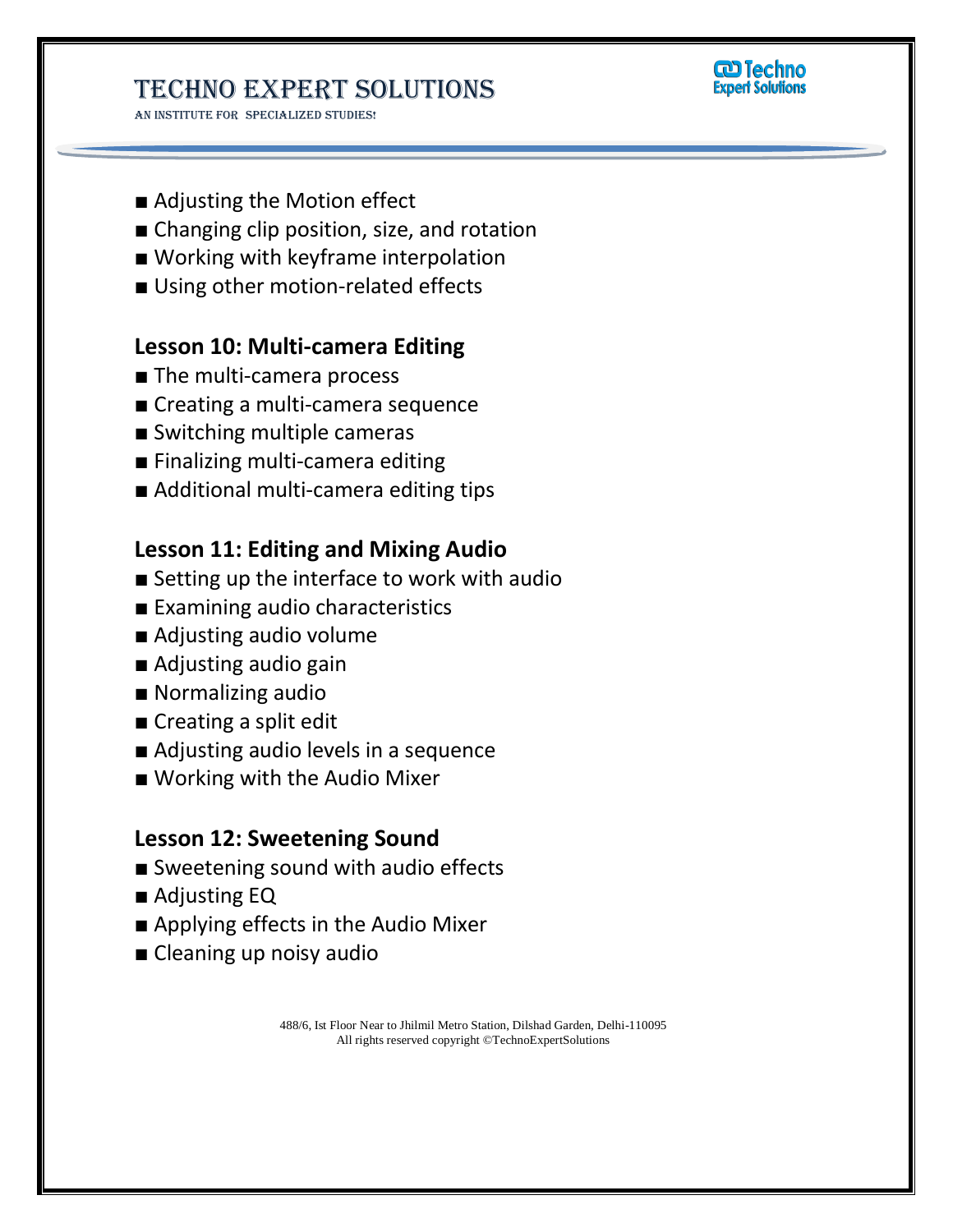AN INSTITUTE FOR SPECIALIZED STUDIES!



## **Lesson 13: Adding Video Effects**

- Working with effects
- Keyframing effects
- Effects presets
- Frequently used effects

## **Lesson 14: Color Correction and Grading**

- Color-oriented workflow
- An overview of color-oriented effects
- Fixing exposure problems
- Fixing color balance
- Specials color effects
- Creating a look

### **Lesson 15: Exploring Compositing Techniques**

- What is an alpha channel?
- Using compositing in your projects
- Working with the Opacity effect
- Working with alpha-channel transparencies
- Color keying a greenscreen shot
- Using mattes

## **Lesson 16: Creating Titles**

- An overview of the Titler window
- Video typography essentials
- Creating titles
- Stylizing text
- Working with shapes and logos